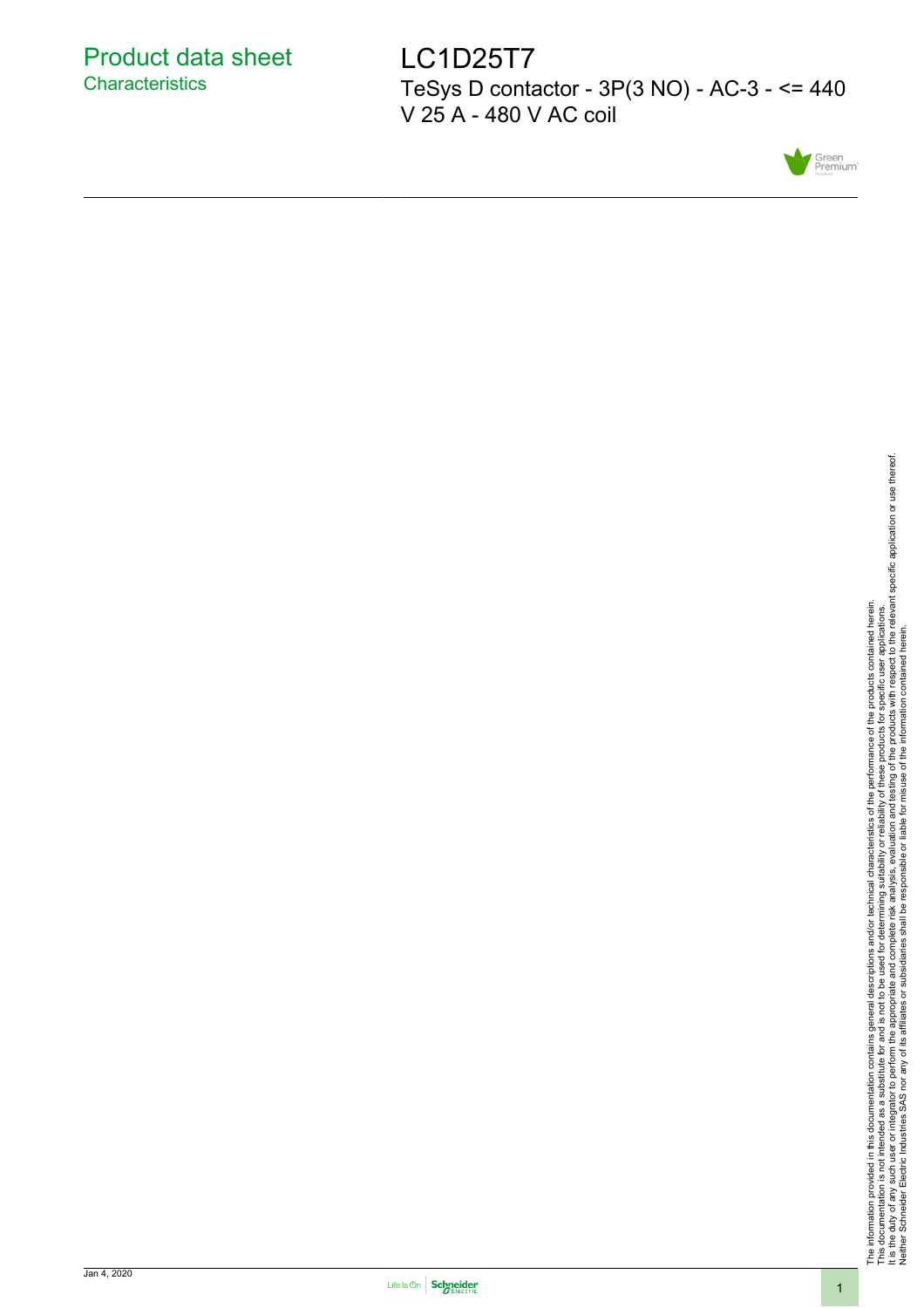

| Main                                           |                                                                                                                                                                                                                                                                                               |
|------------------------------------------------|-----------------------------------------------------------------------------------------------------------------------------------------------------------------------------------------------------------------------------------------------------------------------------------------------|
| Range                                          | TeSys                                                                                                                                                                                                                                                                                         |
| Product name                                   | TeSys D                                                                                                                                                                                                                                                                                       |
| Product or component<br>type                   | Contactor                                                                                                                                                                                                                                                                                     |
| Device short name                              | LC1D                                                                                                                                                                                                                                                                                          |
| Contactor application                          | Motor control<br>Resistive load                                                                                                                                                                                                                                                               |
| Utilisation category                           | $AC-3$<br>AC-1<br>AC-4                                                                                                                                                                                                                                                                        |
| Poles description                              | 3P                                                                                                                                                                                                                                                                                            |
| Power pole contact<br>composition              | 3 NO                                                                                                                                                                                                                                                                                          |
| [Ue] rated operational<br>voltage              | Power circuit <= 690 V AC 25400 Hz<br>Power circuit <= 300 V DC                                                                                                                                                                                                                               |
| [le] rated operational<br>current              | 25 A 140 °F (60 °C)) <= 440 V AC AC-3 power cir-<br>cuit<br>40 A 140 °F (60 °C)) <= 440 V AC AC-1 power circuit                                                                                                                                                                               |
| Motor power kW                                 | 5.5 KW 220230 V AC 50/60 Hz AC-3)<br>11 KW at 380400 V AC 50/60 Hz (AC-3)<br>11 KW 415440 V AC 50/60 Hz AC-3)<br>15 KW 500 V AC 50/60 Hz AC-3)<br>15 KW 660690 V AC 50/60 Hz AC-3)<br>5.5 kW 400 V AC 50/60 Hz AC-4)                                                                          |
| Motor power HP (UL /<br>CSA)                   | 3 Hp 230/240 V AC 50/60 Hz 1 phase<br>2 Hp 115 V AC 50/60 Hz 1 phase<br>7.5 Hp 230/240 V AC 50/60 Hz 3 phase<br>15 Hp 460/480 V AC 50/60 Hz 3 phase<br>20 Hp 575/600 V AC 50/60 Hz 3 phase<br>7.5 hp 200/208 V AC 50/60 Hz 3 phase                                                            |
| Control circuit type                           | AC 50/60 Hz                                                                                                                                                                                                                                                                                   |
| [Uc] control circuit volt-<br>age              | 480 V AC 50/60 Hz                                                                                                                                                                                                                                                                             |
| Auxiliary contact com-<br>position             | 1 NO + 1 NC                                                                                                                                                                                                                                                                                   |
| [Uimp] rated impulse<br>withstand voltage      | 6 kV IEC 60947                                                                                                                                                                                                                                                                                |
| Overvoltage category                           | Ш                                                                                                                                                                                                                                                                                             |
| [Ith] conventional free<br>air thermal current | 10 A 140 °F (60 °C) signalling circuit<br>40 A 140 °F (60 °C) power circuit                                                                                                                                                                                                                   |
| Irms rated making ca-<br>pacity                | 140 A AC signalling circuit IEC 60947-5-1<br>250 A DC signalling circuit IEC 60947-5-1<br>450 A 440 V power circuit IEC 60947                                                                                                                                                                 |
| Rated breaking capacity                        | 450 A 440 V power circuit IEC 60947                                                                                                                                                                                                                                                           |
| [lcw] rated short-time<br>withstand current    | 240 A 104 °F (40 °C) - 10 s power circuit<br>380 A 104 °F (40 °C) - 1 s power circuit<br>50 A 104 °F (40 °C) - 10 min power circuit<br>120 A 104 °F (40 °C) - 1 min power circuit<br>100 A - 1 s signalling circuit<br>120 A - 500 ms signalling circuit<br>140 A - 100 ms signalling circuit |
| Associated fuse rating                         | 10 A gG signalling circuit IEC 60947-5-1<br>63 A $gG \le 690$ V type 1 power circuit<br>40 A $gG \le 690$ V type 2 power circuit                                                                                                                                                              |
| Average impedance                              | 2 mOhm - Ith 40 A 50 Hz power circuit                                                                                                                                                                                                                                                         |
| [Ui] rated insulation volt-<br>age             | Power circuit 690 V IEC 60947-4-1<br>Power circuit 600 V CSA<br>Power circuit 600 V UL<br>Signalling circuit 690 V IEC 60947-1<br>Signalling circuit 600 V CSA<br>Signalling circuit 600 V UL                                                                                                 |
| Electrical durability                          | 1.65 Mcycles 25 A AC-3 <= 440 V<br>1.4 Mcycles 40 A AC-1 <= 440 V                                                                                                                                                                                                                             |
| Power dissipation per<br>pole                  | 3.2 W AC-1<br>1.25 W AC-3                                                                                                                                                                                                                                                                     |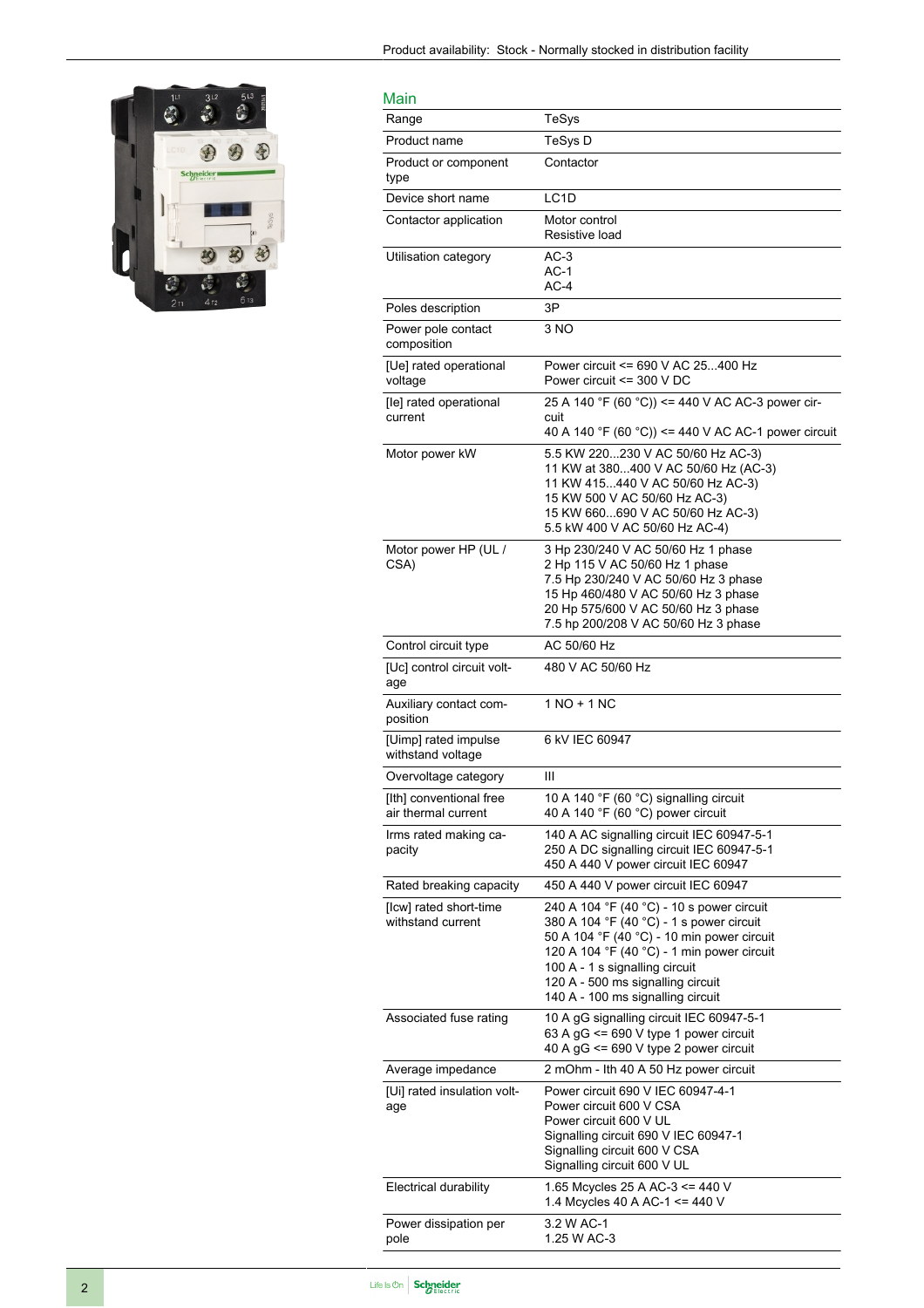| Safety cover                  | With                                                                                                                                                                                                                                                                                                                                                                                                                                                                                                                                                                                                                                                                                                                                                                                                                                                                                                                                                                                                                                                                                                                                                                                                                                                                                                                                                                                                                                                                            |
|-------------------------------|---------------------------------------------------------------------------------------------------------------------------------------------------------------------------------------------------------------------------------------------------------------------------------------------------------------------------------------------------------------------------------------------------------------------------------------------------------------------------------------------------------------------------------------------------------------------------------------------------------------------------------------------------------------------------------------------------------------------------------------------------------------------------------------------------------------------------------------------------------------------------------------------------------------------------------------------------------------------------------------------------------------------------------------------------------------------------------------------------------------------------------------------------------------------------------------------------------------------------------------------------------------------------------------------------------------------------------------------------------------------------------------------------------------------------------------------------------------------------------|
| Mounting support              | Plate<br>Rail                                                                                                                                                                                                                                                                                                                                                                                                                                                                                                                                                                                                                                                                                                                                                                                                                                                                                                                                                                                                                                                                                                                                                                                                                                                                                                                                                                                                                                                                   |
| Standards                     | CSA C22.2 No 14<br>EN 60947-4-1<br>EN 60947-5-1<br>IEC 60947-4-1<br>IEC 60947-5-1<br><b>UL 508</b>                                                                                                                                                                                                                                                                                                                                                                                                                                                                                                                                                                                                                                                                                                                                                                                                                                                                                                                                                                                                                                                                                                                                                                                                                                                                                                                                                                              |
| <b>Product certifications</b> | DNV<br>CSA<br><b>RINA</b><br>GOST<br>LROS (Lloyds register of shipping)<br>CCC<br>GL<br>BV<br>UL                                                                                                                                                                                                                                                                                                                                                                                                                                                                                                                                                                                                                                                                                                                                                                                                                                                                                                                                                                                                                                                                                                                                                                                                                                                                                                                                                                                |
| Connections - terminals       | Control circuit screw clamp terminals 1 0.00<br>0.01 in <sup>2</sup> (14 mm <sup>2</sup> ) flexible without cable end<br>Control circuit screw clamp terminals 2 0.00<br>0.01 in <sup>2</sup> (14 mm <sup>2</sup> ) flexible without cable end<br>Control circuit screw clamp terminals 1 0.00<br>0.01 in <sup>2</sup> (14 mm <sup>2</sup> ) flexible with cable end<br>Control circuit screw clamp terminals 2 0.00<br>$0.00$ in <sup>2</sup> (12.5 mm <sup>2</sup> ) flexible with cable end<br>Control circuit screw clamp terminals 1 0.00<br>0.01 in <sup>2</sup> (14 mm <sup>2</sup> ) solid without cable end<br>Control circuit screw clamp terminals 2 0.00<br>0.01 in <sup>2</sup> (14 mm <sup>2</sup> ) solid without cable end<br>Power circuit screw clamp terminals 1 0.000.02 in <sup>2</sup><br>(2.510 mm <sup>2</sup> )flexible without cable end<br>Power circuit screw clamp terminals 2 0.000.02 in <sup>2</sup><br>(2.510 mm <sup>2</sup> ) flexible without cable end<br>Power circuit screw clamp terminals 1 0.000.02 in <sup>2</sup><br>(110 mm <sup>2</sup> )flexible with cable end<br>Power circuit screw clamp terminals 2 0.000.01 in <sup>2</sup><br>(1.56 mm <sup>2</sup> ) flexible with cable end<br>Power circuit screw clamp terminals 1 0.000.02 in <sup>2</sup><br>(1.510 mm <sup>2</sup> ) solid without cable end<br>Power circuit screw clamp terminals 2 0.000.02 in <sup>2</sup><br>(2.510 mm <sup>2</sup> ) solid without cable end |
| Tightening torque             | Control circuit 15.05 lbf.in (1.7 N.m) screw clamp<br>terminals flat Ø 6 mm<br>Control circuit 15.05 lbt.in (1.7 N.m) screw clamp<br>terminals Philips No 2<br>Power circuit 22.13 lbf.in (2.5 N.m) screw clamp ter-<br>minals flat $\varnothing$ 6 mm<br>Power circuit 22.13 lbf.in (2.5 N.m) screw clamp ter-<br>minals Philips No 2                                                                                                                                                                                                                                                                                                                                                                                                                                                                                                                                                                                                                                                                                                                                                                                                                                                                                                                                                                                                                                                                                                                                          |
| Operating time                | 1222 ms closing<br>419 ms opening                                                                                                                                                                                                                                                                                                                                                                                                                                                                                                                                                                                                                                                                                                                                                                                                                                                                                                                                                                                                                                                                                                                                                                                                                                                                                                                                                                                                                                               |
| Safety reliability level      | B10d = 1369863 cycles contactor with nominal load<br>EN/ISO 13849-1<br>B10d = 20000000 cycles contactor with mechanical<br>load EN/ISO 13849-1                                                                                                                                                                                                                                                                                                                                                                                                                                                                                                                                                                                                                                                                                                                                                                                                                                                                                                                                                                                                                                                                                                                                                                                                                                                                                                                                  |
| Mechanical durability         | 15 Mcycles                                                                                                                                                                                                                                                                                                                                                                                                                                                                                                                                                                                                                                                                                                                                                                                                                                                                                                                                                                                                                                                                                                                                                                                                                                                                                                                                                                                                                                                                      |
| Maximum operating rate        | 3600 cyc/h 140 °F (60 °C)                                                                                                                                                                                                                                                                                                                                                                                                                                                                                                                                                                                                                                                                                                                                                                                                                                                                                                                                                                                                                                                                                                                                                                                                                                                                                                                                                                                                                                                       |

# **Complementary**

| Coil technology                 | Without built-in suppressor module                                                                                                                  |  |
|---------------------------------|-----------------------------------------------------------------------------------------------------------------------------------------------------|--|
| Control circuit voltage limits  | Drop-out 0.30.6 Uc AC 50/60 Hz 140 °F (60 °C))<br>Operational 0.81.1 Uc AC 50 Hz 140 °F (60 °C))<br>Operational 0.851.1 Uc AC 60 Hz 140 °F (60 °C)) |  |
| Inrush power in VA              | 70 VA 60 Hz 0.75 68 °F (20 °C))<br>70 VA 50 Hz 0.75 68 °F (20 °C))                                                                                  |  |
| Hold-in power consumption in VA | 7.5 VA 60 Hz 0.3 68 °F (20 °C))<br>7 VA 50 Hz 0.3 68 °F (20 °C))                                                                                    |  |
| Heat dissipation                | 23 W 50/60 Hz                                                                                                                                       |  |
| Auxiliary contacts type         | Mechanically linked 1 NO + 1 NC IEC 60947-5-1<br>Mirror contact 1 NC IEC 60947-4-1                                                                  |  |
| Signalling circuit frequency    | 25.400 Hz                                                                                                                                           |  |